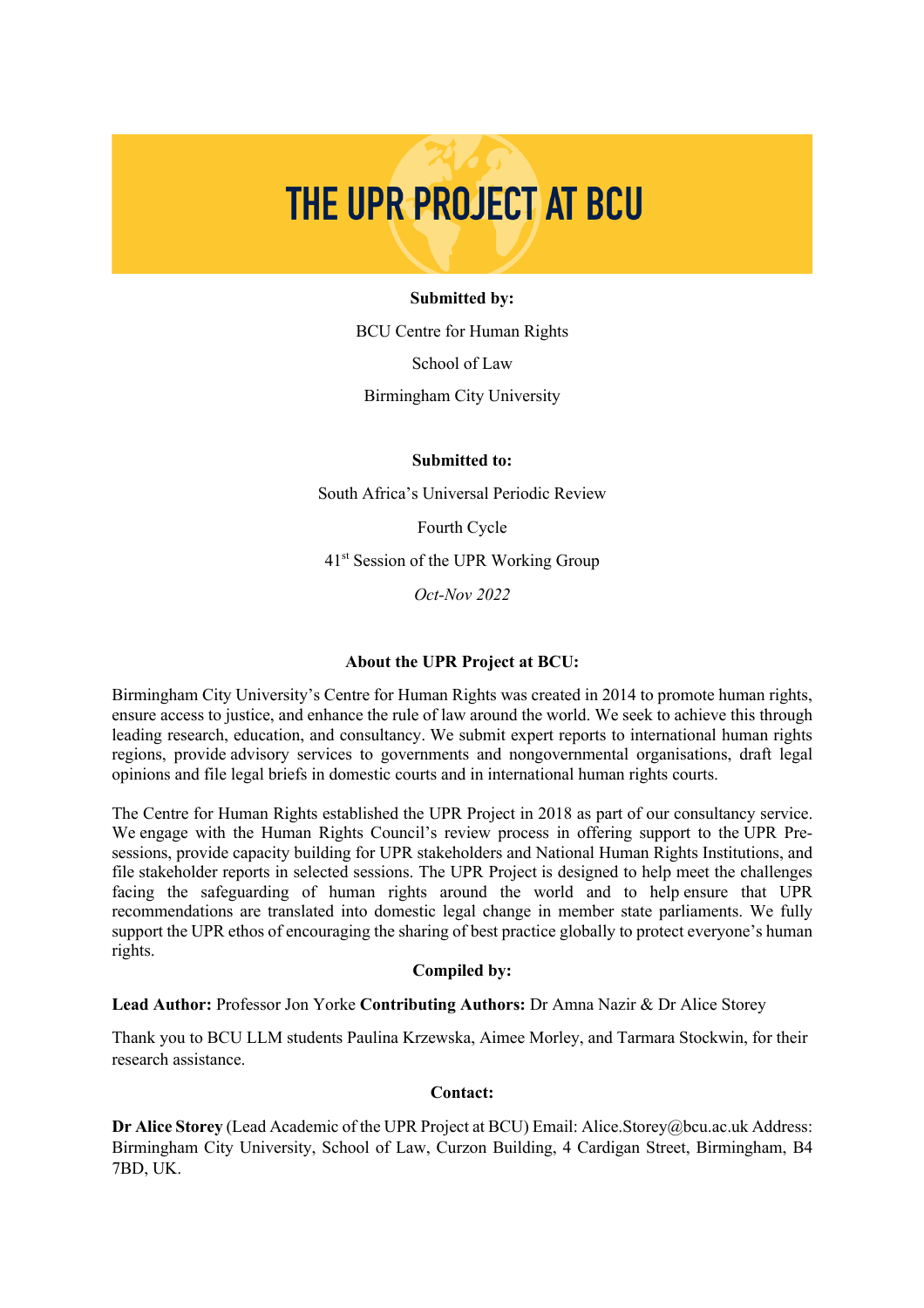# **INTRODUCTION**

- 1. South Africa is party to seven of the nine core international human rights treaties.<sup>1</sup> This report focuses upon the Government's international commitments and assesses the extent to which supported recommendations in the UPR third cycle in 2017 have been implemented. Three themes are selected:
	- i. Racism and Hate Crimes
	- ii. HIV/AIDS Prevention and Treatment
	- iii. Child, Early, and Forced Marriage (CEFM)
- 2. In the third cycle South Africa received 243 recommendations of which 193 were accepted.2 This submission welcomes the Government's overwhelming support of the third cycle recommendations on **racism and hate crimes** (40 supported; 0 noted), **HIV/AIDS policies** (11 supported; 0 noted) and the **prohibition of CEFM** (4 supported; 4 noted) – these are discussed below.
- 3. Concerning the UN's nine core treaties, we recommend that the Government should:
	- i. Incorporate into domestic law the individual complaints procedures through the adoption of the Optional Protocols for the International Covenant on Economic, Social and Cultural Rights (ICESCR) (article 2) and the Convention on the Rights of the Child (CRC) (article 5).
	- ii. Likewise, incorporate into domestic law the inquiry procedures under the Optional Protocol for the ICESCR (article 11) and the CRC (article 13).
- 4. Additional recommendations focus upon the Government's engagement with the wider human rights safeguarding mechanisms and the aims of the Sustainable Development Goals (SDG). Concerning the SDGs, 25% of the UPR recommendations for the third cycle reflected Goal 16 (Peace, Justice and Strong Institutions), 19% on Goal 10 (reduced inequalities), 17% on Goal 5 (gender equality), and 16% on Goal 3 (Good Health and Well-Being).<sup>3</sup>

#### **RACISM AND HATE CRIMES**

#### **A. South Africa and International Law on Racism and Hate Crimes**

#### *International Law and the Prohibition of Racism and Hate Crimes*

5. The prohibition of discrimination in the form of racism is enumerated in the Universal Declaration of Human Rights (UDHR) article 2,<sup>4</sup> the International Covenant on Civil and Political Rights (ICCPR) articles  $2(1)$  and  $26<sup>5</sup>$  and the ICESCR article  $2(2)<sup>6</sup>$  A definition of 'racial discrimination' is provided in the International Convention on the Elimination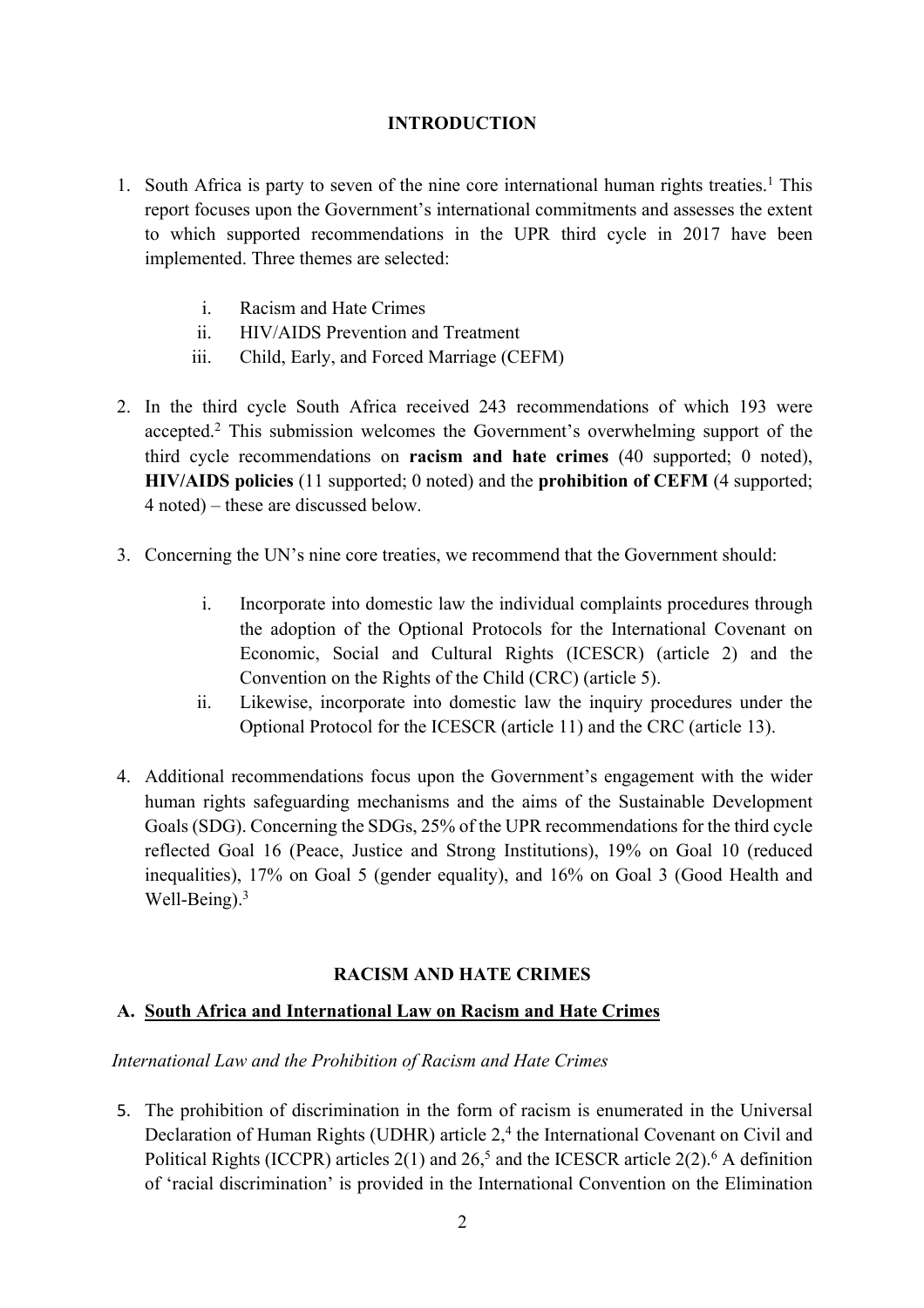of All Forms of Racial Discrimination (ICERD) article 1.7 Applying ICERD article 4 ratifying states should, 'undertake to adopt immediate and positive measures designed to eradicate all incitement to, or acts of, such discrimination,' with sub-paragraphs (a)-(c) mandating the establishing of domestic law prohibiting racism and providing appropriate punishment of perpetrators.8

- 6. In March 2019 the Government launched the National Action Plan to Combat Racism, Racial Discrimination, Xenophobia and Related Tolerance (NAP),<sup>9</sup> and identified commendable strategies for ameliorating the effects of racism in South Africa. NAP is informed by the 'general principles of universality, interdependence and indivisibility of human rights, participation and inclusion, progressive realisation, accountability, equality and non-discrimination,' <sup>10</sup> and that it, 'provides the basis for the development of a comprehensive public policy against racial discrimination.'11
- 7. However, in 2020 Human Rights Watch published the results of its findings of continued xenophobic violence, <sup>12</sup> and South African media reported on the continued 'us-versusthem' narrative which is a significant cause of such violence.<sup>13</sup> Discriminatory practices were also affirmed in 2020 when the Independent Expert on the Enjoyment of Human Rights by Persons with Albinism, visited South Africa and stated:

[t]he relative safety of persons with albinism in South Africa has been adversely affected by discrimination. In the context of challenges related to racism and xenophobia, migrant persons with albinism are at a heightened risk of being targeted, both for being a foreigner and for albinism.14

- 8. What this demonstrates is that there is still a need for the implementation of the NAP to distinguish between identifying the inherent racism of the past under the Apartheid era, with the development of effective strategies for preventing further racism and xenophobia.
- 9. The previous visit of the Special Rapporteur on Contemporary Forms of Racism, Racial Discrimination, Xenophobia and Related Intolerance was in 1998,<sup>15</sup> and there is yet to be a subsequent visit of the Special Rapporteur. It is clear that a visit by the UN mandate would provide a holistic review of the presence of racism and related issues, and provide a cogent opportunity for independent input and advice for meeting of NAP targets.

# **B. Implementation of Recommendations from the Third Cycle**

# *Recommendations Concerning International Law*

10. The Government received five recommendations concerning international law. **Congo** (139.31) urged the facilitation of a visit of the Special Rapporteur on Contemporary Forms of Racial Discrimination, Xenophobia and Related Intolerance, **Uruguay** (139.50) encouraged that national law complies with ICERD, and **Honduras** (139.63) advised the Government to fully engage with the Human Rights Committee. **Ecuador** (139.42) and **China** (139.58) affirmed adopting the initiatives of the Durban Declaration and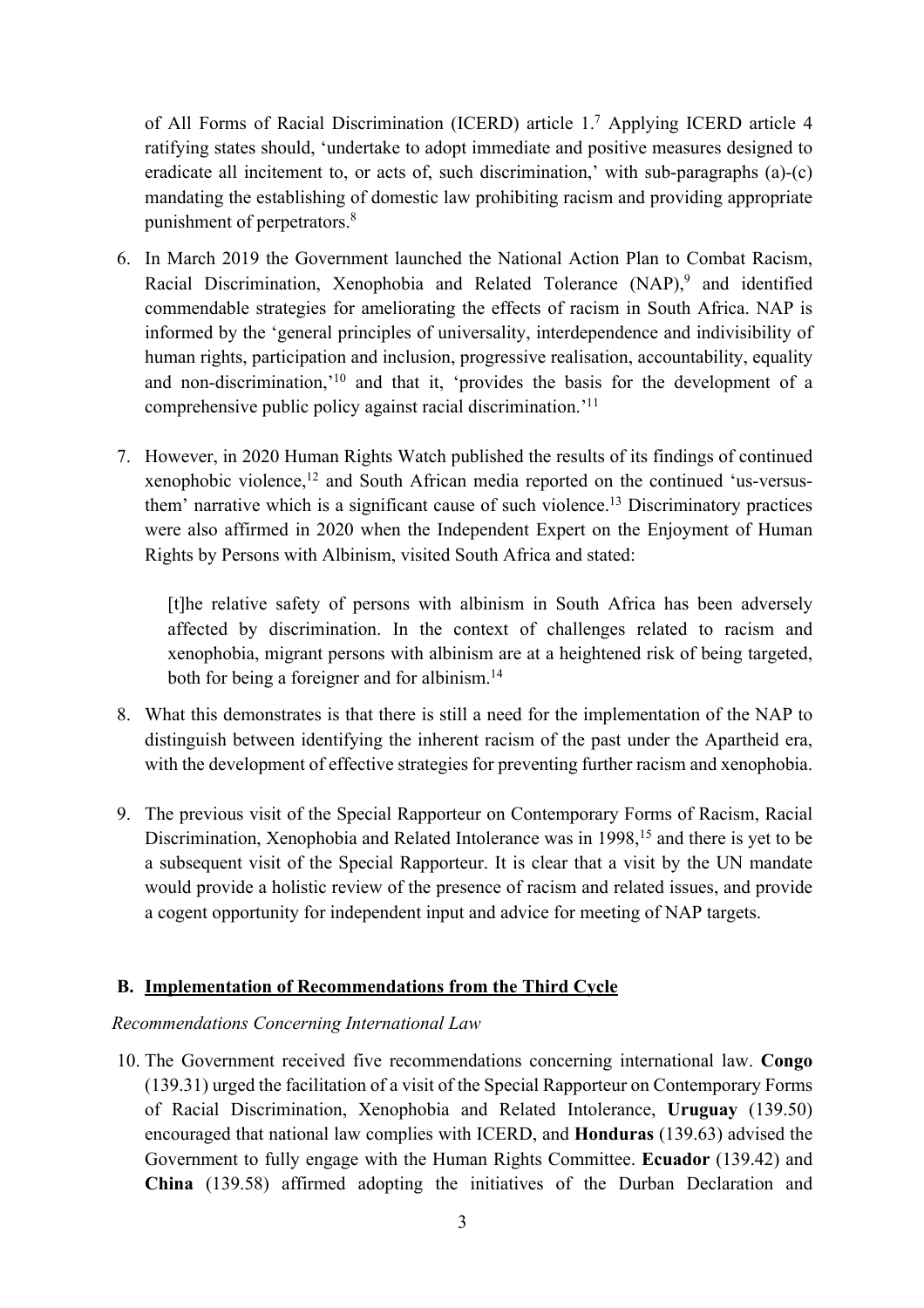Programme of Action. **All of these recommendations were supported by the Government** but the visit of the Special Rapporteur **has not yet occurred**, and there is a **continual need** to comply with international standards and facilitate UN mandate visits.

*Recommendations Concerning the National Law on Racism and the Prohibition of Hate Crimes* 

11. The Government received nine recommendations regarding national law on racism and seven on the related issue of hate crimes. **Tunisia** (139.48), **Côte d'Ivoire** (139.78), **Central African Republic** (139.75), **Iraq** (139.86) and **Yemen** (139.149) called for continued efforts for domestic processes to combat racism. The creation and application of the NAP was affirmed by **United Arab Emirates** (139.49), **Ethiopia** (139.53), and **Togo** (139.54). Enhancing the Government's strategies for combatting hate crimes as it relates to racism was recommended by **Republic of Moldova** (139.52), **Spain** (139.43), **Estonia** (139.51) **Madagascar** (139.44), **Norway** (139.45), **Cuba** (139.46), and **Israel** (139.70). **The Government supported all of these recommendations** but the example cited in paragraph 7 above demonstrates a failure to safeguard against incidents of racism and violence motivated by racism and discrimination.

## *Recommendations on Foreign Nationals*

12. The Government received thirteen recommendations concerning racism against foreign nationals. **Congo** (139.77), **Bangladesh** (139.74), **Kenya** (139.82), provided observations to safeguard against race crimes on 'non-nationals' and 'foreigners,' and **Chad** (139.79) focused upon 'migrants,' with **Greece** (139.79) widened the focus to 'all manifestations of any form of racism' to include all 'non-citizens,' as did the **State of Palestine** (139.66). **Rwanda** (139.83) called for the strengthening of measures to protect foreign nationals, as did **Canada** (139.60). **Greece** (139.79) and **Senegal** (139.73) called for the protection of refugees, asylum seekers and migrants. The **Central African Republic** (139.68) called for the prosecution of perpetrators and **Uganda** (139.69) recommended the punishment of offenders, with the **Central African Republic** (139.64) calling for the improvement of 'police responses to violence against foreigners.' **The Government supported all of these recommendations** but is failing to protect the rights of foreign nationals as identified in paragraph 7 above.

#### *Recommendations on Albinism*

13. The government received six recommendations on the protection of people with albinism. **Portugal** (139.91), **Mauritania** (139.96), **Congo** (139.92) and **Israel** (139.93) called for the protection of the rights of people with albinism. **Honduras** (139.95) recommended enhancing the protective mechanisms within the Government's actions plans, and **Sierra Leone** (139.94) recommended thorough investigations and prosecution of crimes against people with albinism. **The Government supported all of these recommendations** but is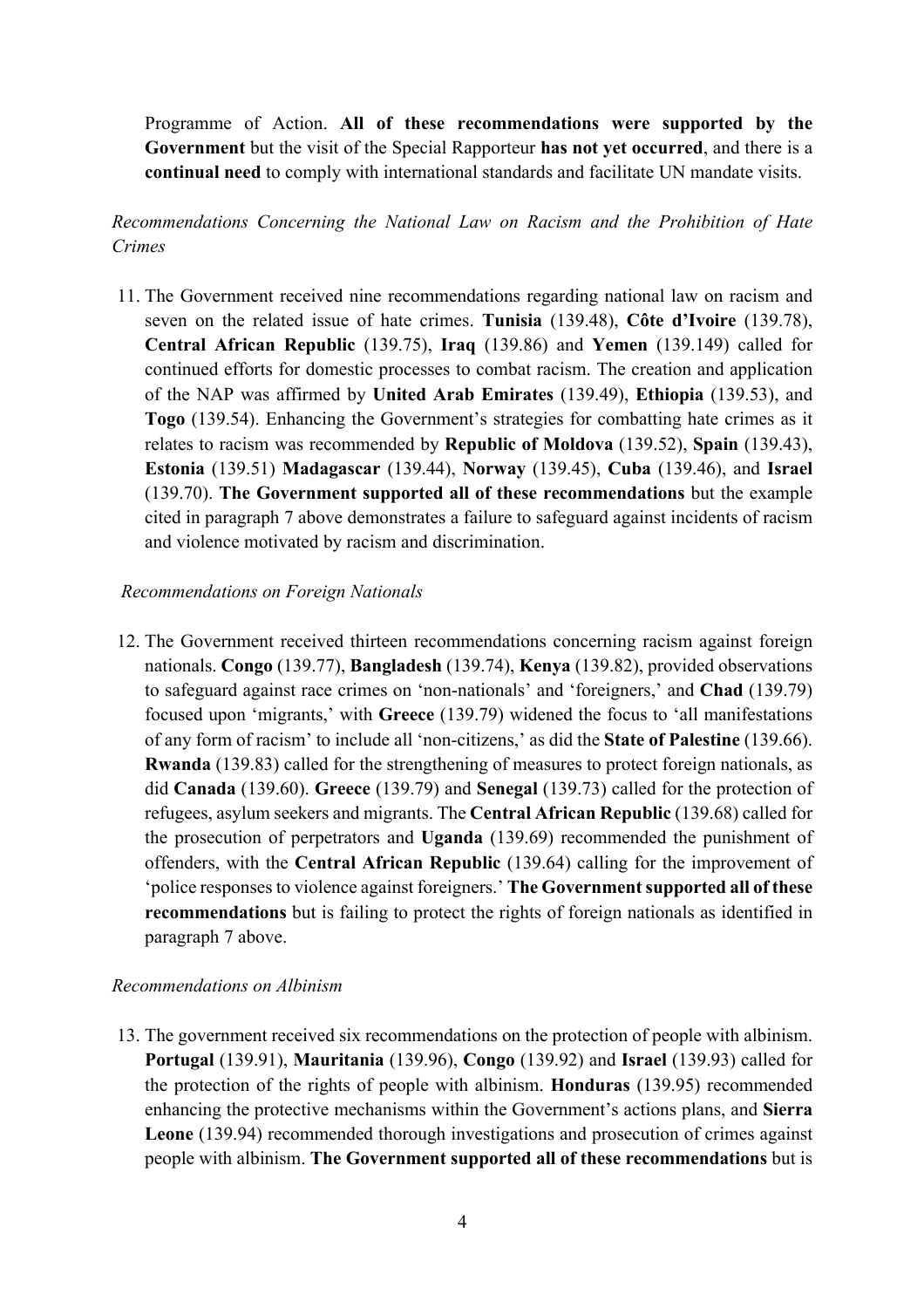failing to protect the rights identified in the report of the Independent Expert cited in paragraph 7 above.

# **C. Recommendations**

- 14. We recommend that the Government of South Africa should:
	- i. Ensure national law is in full compliance with ICERD.
	- ii. Organise a country visit of the Special Rapporteur on Contemporary Forms of Racial Discrimination, Xenophobia, and Related Intolerance.
	- iii. Adopt the recommendations of the 2020 Report of the Independent Expert on the Enjoyment of Human Rights by Persons with Albinism.
	- iv. Adopt the above recommendations (i)-(iv) as an expression of mutual reinforcement of commitments to promote both the SDGs and the UPR. The human rights values expressed in both the UPR and the SDGs can be woven together to promote policy coherence.

# **HIV/AIDS**

# **A. South Africa and International Law on HIV/AIDS**

# *International Law on HIV/AIDS*

- 15. The general principle of the human right to healthcare is found in ICESCR article 12 and in the development of medical science and treatment, article  $15(1)(b)$  recognises the right of everyone '[t]o enjoy the benefits of scientific progress and its applications.' The Office of the High Commissioner for Human Rights and the Joint United Nations Programme on HIV/AIDS have established the International Guidelines on HIV/AIDS and Human Rights and made recommendations providing, 'guidance for Governments and others on how to best promote, protect and fulfil human rights in the context of the HIV epidemic.' 16
- 16. The South African National AIDS Council launched the 'Let Our Actions Count' National Strategic Plan for HIV, TB and STIs 2017-2022 (NSP).<sup>17</sup> The NSP affirmed that in 2017 there were 7.1 million people in South Africa living with HIV/AIDS,<sup>18</sup> and it had initiated a plan to eliminate HIV as a 'public health threat[] by 2030.'19 The NSP serves as a 'roadmap for the next stage of [South Africa's] journey towards a future where HIV, TB and STIs are no longer public health problems.'20
- 17. On World AIDS Day, 1 December 2021, the Deputy President David Mabuza stated the Government was, 'determination to end AIDS as a public health threat by 2030,' and that it was committed, 'to make strides towards achieving the United Nations' Sustainable Development Goals, more specifically the goal on good health and well-being of the people.' 21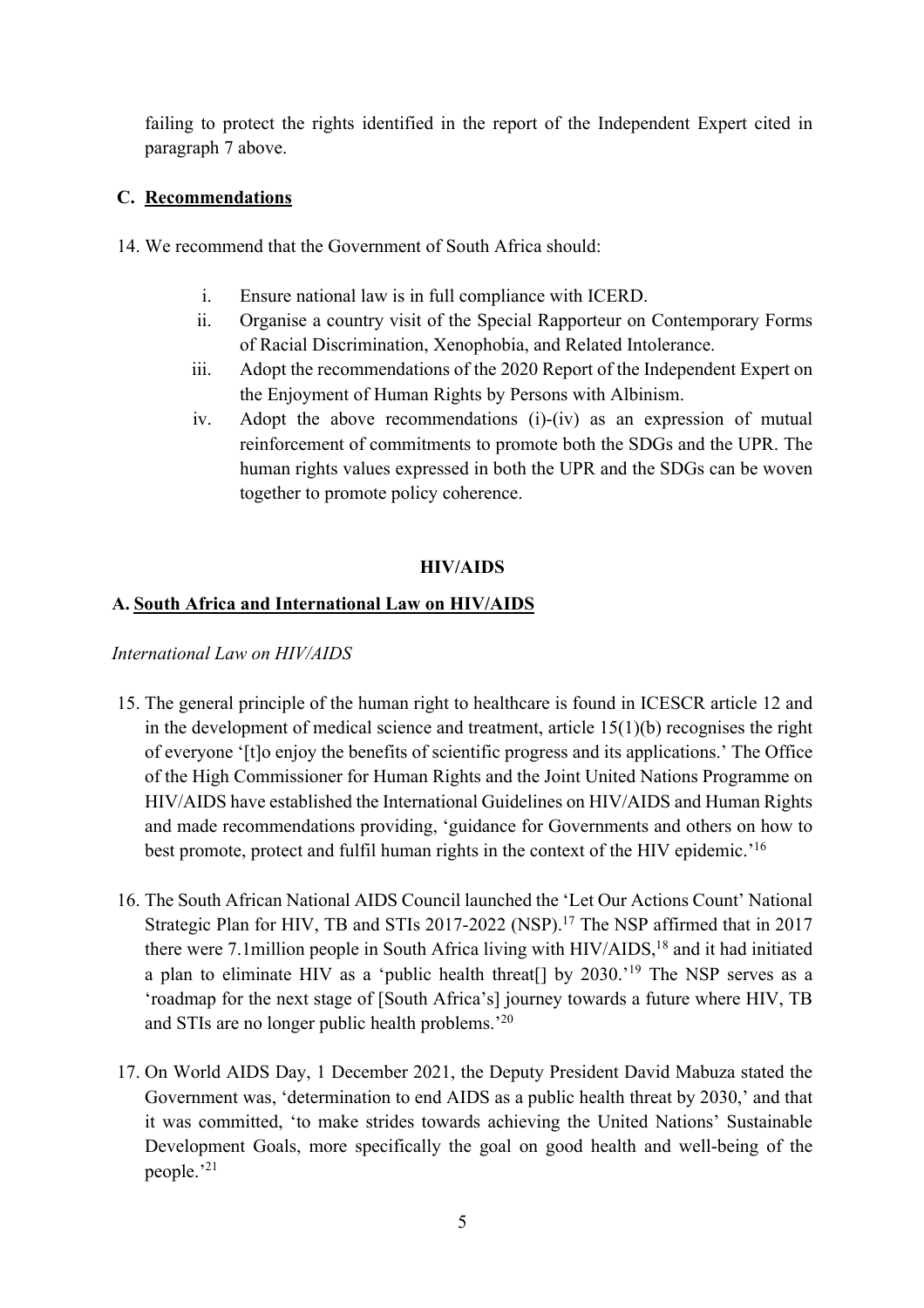18. However, it is clear that South Africa has not yet translated these aspirations into a demonstrable ability to meet the targets. UNAIDS estimate that in South Africa, in 2020, there were 7.8 million people living with  $HIV/AIDS<sup>22</sup>$  (an increase of 700,000 of the NSP figure in 2017, cited above). In reviewing the data on HIV/AIDS in South Africa, the Center for Strategic and International Studies' article *The World's Largest HIV Epidemic in Crisis: HIV in South Africa*, states:

[n]early 4,500 South Africans are newly infected every week; one-third are adolescent girls/young women [] ages 15-24. These are staggering figures, by any stretch of the imagination. Yet, the HIV epidemic is not being treated like a crisis.<sup>23</sup>

19. The commendable aspirations of the Government and the NSP, for the 2030 goal, has not yet rendered a significant reduction of HIV/AIDS infections. The Government needs to provide greater resources and financing of the NSP if it is to eradicate the spread of HIV/AIDS in South Africa.

## **B. Implementation of Recommendations from the Third Cycle**

## *Recommendations Concerning National Efforts and Non-Discrimination*

20. The Government received nine recommendations concerning the domestic policies on HIV/AIDS. **Libya** (139.167), **Turkey** (139.168), **Algeria** (139.169), and **Islamic Republic of Iran** (139.171) called for the continued efforts to deal with the disease. **Malaysia** (139.161) identified the need for universal healthcare coverage. **Angola** (139.170), **Maldives** (139.163) and **Holy See** (139.162) focused on the need for public health coverage to include the rural areas, with **Japan** (139.166) on continuing the Government's measures to eliminate discrimination and increase its efforts to tackle HIV infection by ensuring equal access to treatment and support. **The Government supported all of the recommendations**, however, paragraphs 15-19 above demonstrate a failure to implement these recommendations.

#### *Recommendations Concerning Improving Education and Knowledge*

21. Two recommendations focused on South Africa's need for sex education and healthcare plans. **Iceland** (139.173) recommended '[i]mprove knowledge among health-care workers and adolescents about sexual and reproductive health and rights, including through comprehensive sexuality education that involves men and boys.' **Denmark** (139.172) called on the Government to '[e]nsure comprehensive sexuality education in the school curriculum, including on consent, contraception and gender-based violence.' **The Government supported both of these recommendations** and the NSP provides strategies for the dissemination of knowledge on HIV/AIDS and sex education. However, this hitherto has not translated into a practical thwarting of the spread of the disease in South Africa.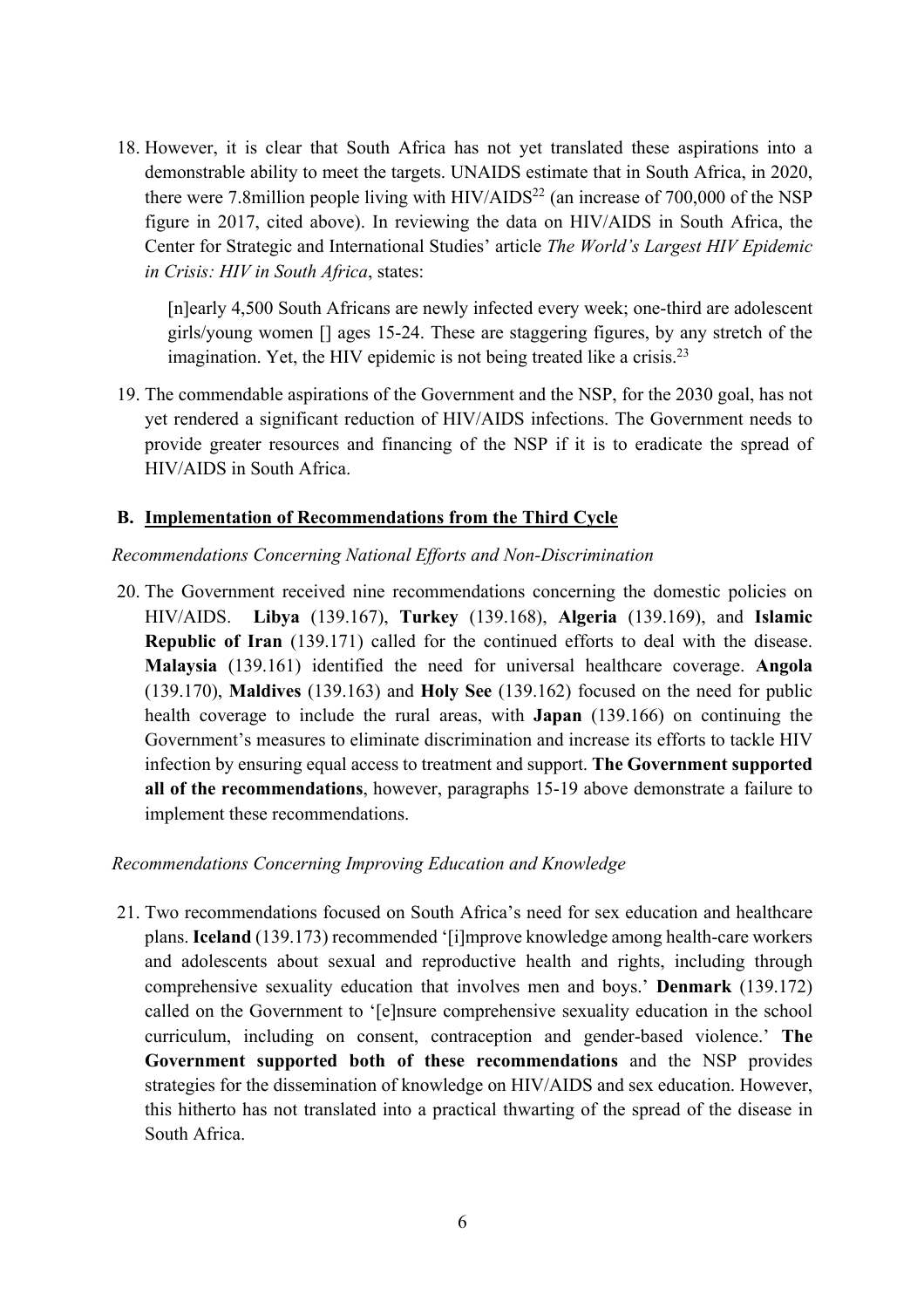# **C. Recommendations**

- 22. We recommend that the Government of South Africa should:
	- i. Ratify the Optional Protocol to the ICESCR for the Committee to receive communications under article 2 from individuals or groups based upon the Governments' HIV/AIDS policies, and adopt the article 11 inquiry procedures for the examination of 'grave or systematic' violations.
	- ii. Invite the Special Rapporteur on the Right of Everyone to the Enjoyment of the Highest Attainable Standard of Physical and Mental Health, to conduct a country visit to review and advise upon the HIV/AIDS policies.
	- iii. Provide more investment to widen access to HIV/AIDS treatment, including antiretroviral medicines.
	- iv. Prioritise sex education programmes in schools and invest more in media programmes raising awareness of HIV/AIDS.
	- v. Adopt the UPR recommendations in an expression of mutual reinforcement of commitments to promote the SDG 3 (Good Health and Well-being).

# **CHILD, EARLY, AND FORCED MARRIAGE**

# **A. South Africa and International Law on CEFM**

*International Law and the Prohibition of CEFM*

- 23. International law has established the minimum age for marriage as being 18-years-old.<sup>24</sup> The Secretary-General of the United Nations,  $2^5$  the General Assembly,  $2^6$  and the Human Rights Council<sup>27</sup> have all affirmed CEFM as a human rights violation and that such practice should be outlawed worldwide. The UNFPA-UNICEF Global Programme to End Child Marriage (GPECM),<sup>28</sup> is promoting this globally, and SDG 5 aims to '[a]chieve gender equality and empower all women and girls,' with target 5.3 being to, '[e]liminate all harmful practices, such as child, early and forced marriage.'29
- 24. The United Nations Children's Fund (UNICEF) has estimated 12million CEFMs occur per year with nearly 650million women and girls alive today who became brides before they were 18-years-old.<sup>30</sup> The GPECM estimates that from 2011-2020 the proportion of girls who have married has decreased by 15% but this still means that during this period there have been around 110million child marriages.<sup>31</sup>
- 25. In 2018, the South Africa Development Community (SADC) reported that in South Africa  $6\%$  of marriages in the country were child marriages.<sup>32</sup> This is an increase from 2003 as Girls Not Brides stated that 4% of girls were married before their 18<sup>th</sup> birthday, and 1% of boys were married before their 15<sup>th</sup> birthday.<sup>33</sup>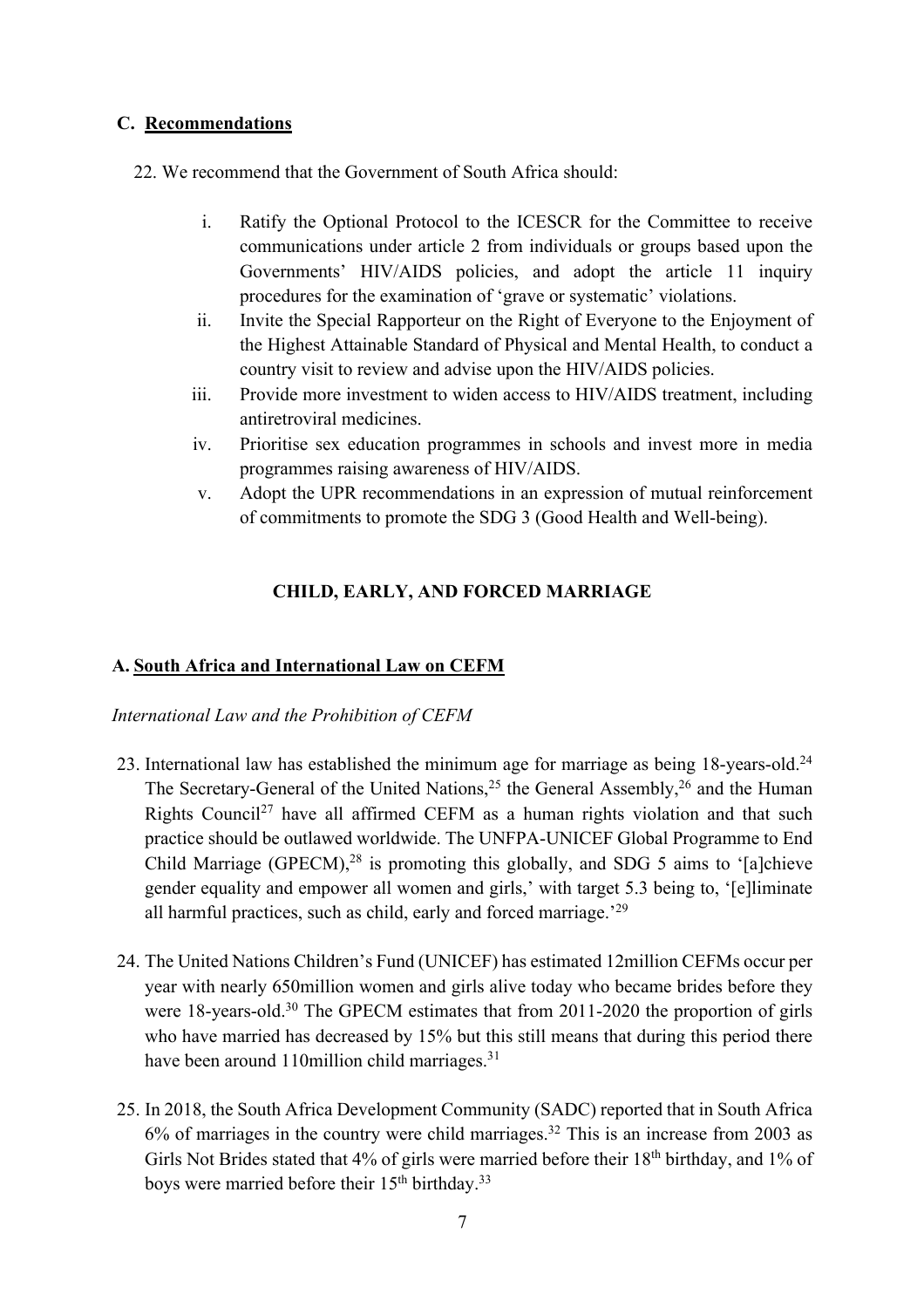- 26. CEFM leads to human rights violations involving significant opportunities for physical and mental abuse. In 2020 the National Strategic Plan on Gender-Based Violence and Femicide, observed, '[t]he intersection of [violence against women] and [violence against children] occurs at various stages of life, but most pronounced with intimate partner violence during adolescence, with child marriage [].'34
- 27. Specific examples of such violence occurs in the practice of ukuthwala, which constitutes examples of harmful tradition practices of child, early and forced marriage.<sup>35</sup> Girls Not Brides have observed that ukuthwala has been used to justify the abduction of girls as young as 12 to be married off to older men.<sup>36</sup> The Government has conceded the practice in its Fifth Periodic Report to the Committee on the Elimination of Discrimination against Women in 2019,<sup>37</sup> but also provided examples of prosecution of those responsible for forced marriages. 38
- 28. In 2021 the Concluding Comments of the Committee on the Elimination of Discrimination against Women, stated that it was 'concerned about the persistence of harmful practices, mainly ukuthwala (the abduction of women and girls) for child or forced marriage,' and called on the Government to:

[c]riminalize the harmful practice of ukuthwala and ensure that all cases of ukuthwala…are investigated, that perpetrators are prosecuted and adequately punished, and that women and girls in such unions have access to protection, including adequate shelters, and victim support services.<sup>39</sup>

# **B. Implementation of Recommendations from the Third Cycle**

# *Recommendations Concerning National Law and Safeguarding Mechanisms*

29. The Government received eight recommendations on child marriage. **Kenya** (139.222) recommended the complete harmonization of national law with the CRC. **Haiti** (139.221) recommended the harmonization of national law and practice prohibiting child marriage. **Slovenia** (139. 225) **Sierra Leone** (139.223), **Zambia** (139.224) and **Belgium** (139.226) affirm the need for national law to prohibit marriage below the age of 18. **Hungary** (139.228) and **Germany** (139.227) focused on education and the need for the prosecution of the practice of ukuthwala. **The Government supported four and noted four**. It is clear that the Government is aware of the problem of CEFM, but national law needs to be harmonized, policing mechanisms improved, and educative programmes disseminated to eradicate CEFM from South African society.

#### **C. Recommendations**

30. We recommend that the Government of South Africa should: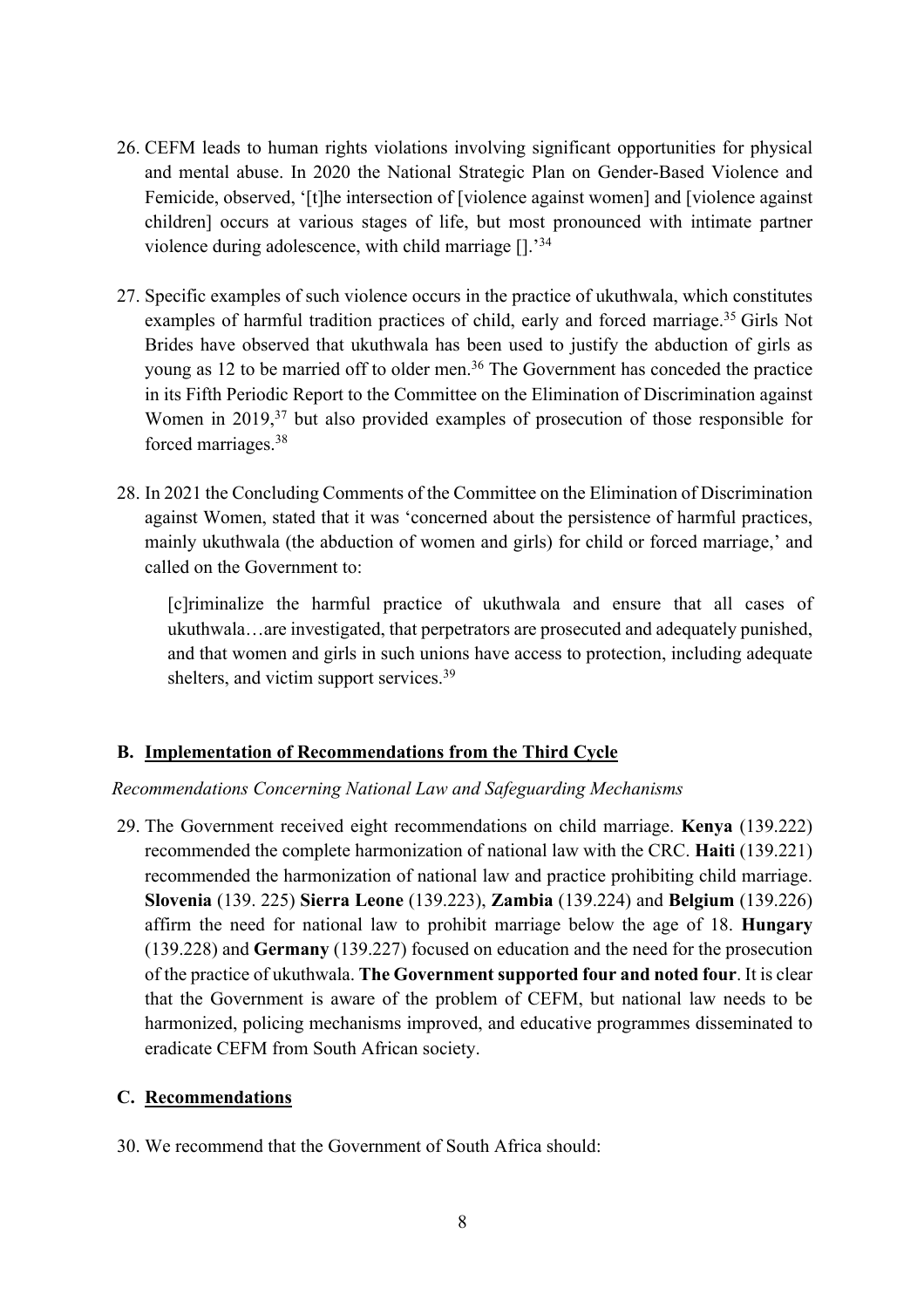- i. Harmonize all national law on marriage to clearly delineate a national minimum age of 18-years-old, so that in practice there can be no exceptions due to custom or tradition.
- ii. Ratify the Optional Protocol to the CRC on a communications procedure under article 5, and adopt the inquiry procedure under article 13.
- iii. Initiate an enhanced educative programme to teach society about the human rights violations inflicted by CEFM.
- iv. Adopting the above recommendations (i)-(iv) as an expression of mutual reinforcement of commitments to promote SDG 5.

docs/HRBodies/UPR/Documents/Session27/ZA/SOUTH\_AFRICA\_Infographic\_27th.pdf>

South Africa's declaration under ICERD is:

The Republic of South Africa-

'(a) declares that, for the purposes of paragraph 1 of article 14 of the Convention, it recognises the competence of the Committee on the Elimination of Racial Discrimination to receive and consider communications from individuals or groups of individuals within the Republic's jurisdiction claiming to be victims of a violation by the Republic in any of the rights set forth in the Convention after having exhausted all domestic remedies.

<sup>&</sup>lt;sup>1</sup> The core international treaties that South Africa has ratified are: International Covenant on Civil and Political Rights, (1976) 999 UNTS 171; International Covenant on Economic, Social and Cultural Rights, G.A. Res. 2200A (XXI) 16 December 1966; Convention on the Rights of the Child, G.A. Res. 44/25, 20 November 1989; Convention on the Elimination of All forms of Discrimination Against Women, New York, 18 December 1979; Convention on the Elimination of All Forms of Racal Discrimination, New York, 21 December 1965; Convention on the Rights of Persons with Disabilities, New York, 13 December 2006; the Convention against Torture and Other Cruel, Inhuman or Degrading Treatment or Punishment, G.A. Res. 39/46 10 December 1984. It is yet to ratify: the International Convention on the Protection of the Rights of All Migrant Workers and members of Their Families, G.A. Res 45/158, 18 December 1990; the Convention for the Protection of All Persons from Enforced Disappearances, New York, 23 December 2010.<br>
2 South Africa: Infographic, <https://www.ohchr.org/sites/default/files/lib-

 $3$  Ibid.

<sup>4</sup> UDHR, article 2 'Everyone is entitled to all the rights and freedoms set forth in this Declaration, without distinction of any kind, such as race, colour…'

<sup>5</sup> ICCPR, article 2(1) 'Each State Party to the present Covenant undertakes to respect and to ensure to all individuals within its territory and subject to its jurisdiction the rights recognized in the present Covenant, without distinction of any kind, such as race, colour…,' and article 26 'All persons are equal before the law and are entitled without any discrimination to the equal protection of the law. In this respect, the law shall prohibit any discrimination and guarantee to all persons equal and effective protection against discrimination on any ground such as race, colour…'

<sup>6</sup> ICESCR, article 2(2) 'The States Parties to the present Covenant undertake to guarantee that the rights enunciated in the present Covenant will be exercised without discrimination of any kind as to race, colour…'

<sup>7</sup> ICERD, article 1 'In this Convention, the term "racial discrimination" shall mean any distinction, exclusion, restriction or preference based on race, colour, descent, or national or ethnic origin which has the purpose or effect of nullifying or impairing the recognition, enjoyment or exercise, on an equal footing, of human rights and fundamental freedoms in the political, economic, social, cultural or any other field of public life.'

<sup>8</sup> ICERD article 4 (a) 'Shall declare an offence punishable by law all dissemination of ideas based on racial superiority or hatred, incitement to racial discrimination, as well as all acts of violence or incitement to such acts against any race or group of persons of another colour or ethnic origin, and also the provision of any assistance to racist activities, including the financing thereof; (b) Shall declare illegal and prohibit organizations, and also organized and all other propaganda activities, which promote and incite racial discrimination, and shall recognize participation in such organizations or activities as an offence punishable by law; (c) Shall not permit public authorities or public institutions, national or local, to promote or incite racial discrimination.'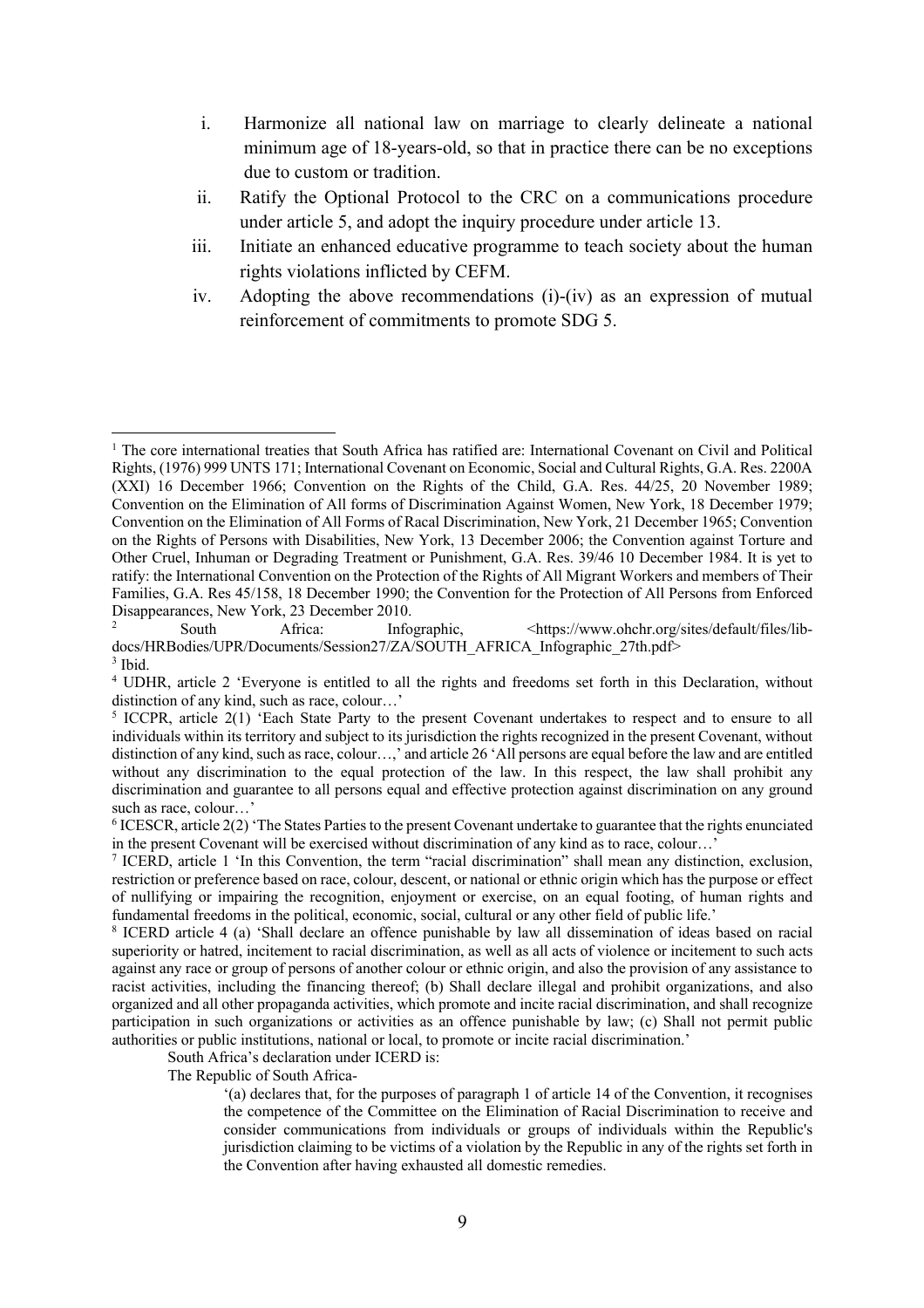and

(b) indicates that, for the purposes of paragraph 2 of article 14 of the Convention, the South African Human Rights Commission is the body within the Republic's national legal order which shall be competent to receive and consider petitions from individuals or groups of individuals within the Republic's jurisdiction who claim to be victims of any of the rights set forth in the Convention.'

<sup>9</sup> Report of the Independent Expert on the enjoyment of human rights by persons with albinism, Visit to South Africa,  $A/HRC/43/42/Add.1$ , 9 January 2020, <https://documents-ddsny.un.org/doc/UNDOC/GEN/G20/003/52/PDF/G2000352.pdf?OpenElement> (accessed 10 March 2022).

<sup>10</sup> National Action Plan (NAP) to Combat Racism, Racial Discrimination, Xenophobia and Related Intolerance,  $\lt$ https://www.gov.za/sites/default/files/gcis\_document/201903/national-action-plan.pdf> p. 6. (accessed 10 March 2022).

 $11$  Ibid, p. 12.

<sup>12</sup> "They Have Robbed Me of My Life" Xenophobic Violence Against Non-Nationals in South Africa, Human Rights **Example 2020**, September 2020,

<https://www.hrw.org/sites/default/files/media\_2020/09/southafrica0920\_web\_0.pdf> (accessed 10 March 2020).

<sup>13</sup> Government action plan fails to curb xenophobic violence in SA, Daily Maverick, 17 September 2020, <https://www.dailymaverick.co.za/article/2020-09-17-government-action-plan-fails-to-curb-xenophobicviolence-in-sa/> (accessed 10 March 2022)

<sup>14</sup> Supra, n. 9, p. 17.<br><sup>15</sup> Commission Mission to South Africa (24 February – 5 March 1998) E/CN.4/1999/15/Add.1 27 January 1999, <https://documents-dds-ny.un.org/doc/UNDOC/GEN/G99/103/91/PDF/G9910391.pdf?OpenElement> (accessed 10 March 2022).

<sup>16</sup> International Guidelines on HIV/AIDS and Human Rights 2006 Consolidated Version, UN Publication, Sales No. 6. E.06.XIV.4, 2006, p. 6.

<https://www.ohchr.org/sites/default/files/Documents/Publications/HIVAIDSGuidelinesen.pdf> (accessed 10 March 2022).

<sup>17</sup> Let Our Actions Count: South Africa's National Strategic Plan for HIV, TB and STIs 2017-2022, <https://sanac.org.za//wp-content/uploads/2017/06/NSP\_FullDocument\_FINAL.pdf> (accessed 10 March 2022).<br> $18$  Ibid. p. 6.

<sup>19</sup> Ibid, p. 3.<br><sup>20</sup> The National Strategic Plan, The South African National AIDS Council, <https://sanac.org.za/about-sanac/thenational-strategic-

plan/#:~:text=The%20National%20Strategic%20Plan%20(NSP,form%20of%20specific%20measurable%20obj ectives.> (accessed 10 March 2022).

<sup>21</sup> Address by Deputy President David Mabuza at the Commemmoration of World AIDS Day held at Saselamani Stadium, Xikundu Village, Limpopo Province, 10 December 2021, <https://sanac.org.za/address-by-deputypresident-david-mabuza-at-the-commemoration-of-world-aids-day-held-at-saselamani-stadium-xikundu-village-

limpopo-province/> (accessed 10 March 2022).<br>
22 South Africa: Country Factsheets, 2020, UNAIDS, <https://www.unaids.org/en/regionscountries/countries/southafrica> (accessed 10 March 2022).

<sup>23</sup> Sara M. Allinder and Janet Fleischman, The World's Largest HIV Epidemic in Crisis: HIV in South Africa, Center for Strategic and International Studies, 2 April 2019, <https://www.csis.org/analysis/worlds-largest-hiv-

epidemic-crisis-hiv-south-africa> (accessed 10 March 2022).<br><sup>24</sup> In this submission definitions are adopted of 'child marriage,' 'early marriage,' and 'forced marriage,' as provided by the Office of the High Commissioner for Human Rights (OHCHR). The Office of the High Commissioner for Human Rights identifies that:

"child marriage" is a marriage in which at least one of the parties is a child. According to the Convention on the Rights of the Child, a child is "every human being below the age of eighteen unless under the law applicable to the child, majority is attained earlier (CRC art 1).

"early marriage" is often used interchangeably with "child marriage" and refers to marriages involving a person below 18 in countries where the age of majority is attained earlier or upon marriage. Early marriage can also refer to marriages where both spouses are 18 or older but other factors make them unready to consent to marriage, such as their level of physical, emotional, sexual and psychosocial development, or a lack of information regarding the person's life options.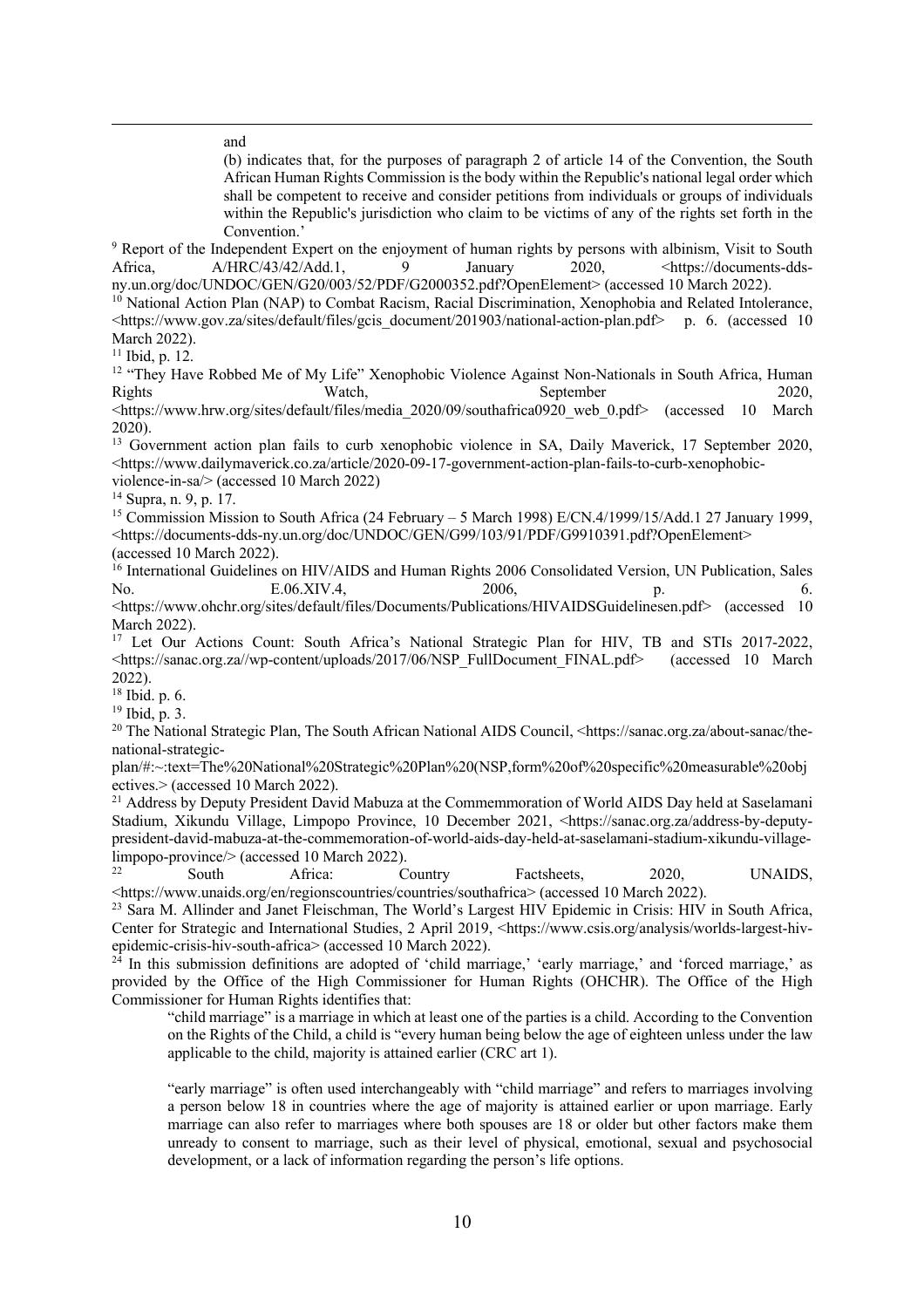"forced marriage" is any marriage which occurs without the full and free consent of one or both of the parties and/or where one or both of the parties is/are unable to end or leave the marriage, including as a result of duress or intense social or family pressure.

See, Preventing and eliminating child, early and forced marriage, Report of the Office of the United Nations High Commissioner for Human Rights, A/HRC/26/22, 2 April 2014, paras. 4-6. See also, Child and forced marriage, including in humanitarian settings, OHCHR, Women's Rights and Gender Section, <https://www.ohchr.org/en/issues/women/wrgs/pages/childmarriage.aspx> (accessed 10 March 2022). There are various acronyms to describe this human rights issues: Early Child and Forced Marriage (ECFM), Child Marriage (CM), Forced Marriage (FM), but in this submission we adopt 'Child, Early and Forced Marriage,' (CEFM – which is adopted from the Sustainable Development Goal 5.3) as we take a child to be any person below the age of 18, and agree with the evolving human rights position that the circumstance of a marriage of someone below the age of 18 is *ipso facto* a human rights violation. It is noted that the category of 'early' needs further clarification to distinguish it from children up to the age of 18, with the timeframe where 'early' is applied to. The word 'early' could also have psychological components to it in the mental health assessment of vulnerable people susceptible to forced marriage. The General Comment No. 20 CRC, para 40. The General Comment No. 20 (2016) on the implementation of the rights of the child during adolescence, 'reaffirms that the minimum age limit should be 18 years for marriage. See also, para 69. 'The Committee is deeply concerned at the challenges faced by many States to achieve equality in the enrolment of girls and boys and keep girls in school beyond primary education. Investment in girls' secondary education, a commitment necessary to comply with articles 2, 6 and 28 of the Convention, also serves to protect girls from child and forced marriage, sexual exploitation and early pregnancy.' The Convention on the Rights of the Child (1989 article 2 (2), states:

States Parties shall take all appropriate measures to ensure that the child is protected against all forms of discrimination or punishment on the basis of the status, activities, expressed opinions, or beliefs of the child's parents, legal guardians, or family members.

Article 6(2) States Parties shall ensure to the maximum extent possible the survival and development of the child.

Article 28 (1) States Parties recognize the right of the child to education, and with a view to achieving this right progressively and on the basis of equal opportunity.

This reflected the threshold identified in the Convention for the Elimination of all forms of Discrimination Against Women, (1979) (CEDAW) article 16(2), which provides that, 'the betrothal and the marriage of a child shall have no legal effect,' and the Convention on the Rights of the Child (1989) (CRC), article 1 states, 'a child means every human being below the age of eighteen years unless under the law applicable to the child, majority is attained earlier.' As a child is every person below 18-years-old, this is the age limit for determining child and early marriage. The exception provided for the possibility of 'majority' being attained before this age is not applicable in the context of CEFM.

<sup>25</sup> Child, early and forced marriage, UNGA/75/262, 28 July 2020.

<sup>26</sup> Child, early and forced marriage, UNGA Resolution 73/153, A/RES/73/153, 17 December 2017.<br><sup>27</sup> Child, early and forced marriage in times of crisis, including the COVID-19 pandemic, 7 October 2021, A/HRC/48/L.7Rev.1, para 1 states:

[u]rges States to respect, protect and fulfil the human rights of all women and girls, including those subject to child, early and forced marriage, which include the right to education and the right to the highest attainable standard of physical and mental health, including the right to sexual and reproductive health, to promote equality in all aspects of marriage and its dissolution…<br><sup>28</sup> UNFPA-UNICEF Global Programme to End Child Marriage, <https://www.unicef.org/protection/unfpa-

unicef-global-programme-end-child-marriage> (accessed 10 March 2022).<br>
<sup>29</sup> Sustainable Development Goals, <https://sdgs.un.org/goals/goal5> (accessed 10 March 2022).<br>
<sup>30</sup> See Child Marriage: Latest Trends and Euture Pros

<sup>30</sup> See, Child Marriage: Latest Trends and Future Prospects, UNICEF, 2018, <https://data.unicef.org/resources/child-marriage-latest-trends-and-future-prospects/> (accessed 10 March 2022). 31 Act Now: Accelerating Gender Equality by Eliminating Child Marriage in a Pandemic, UNFPA-UNICEF Global Programme to End Child Marriage, Annual Report, October 2020, p. 8. <https://www.unicef.org/media/108461/file/Act%20now.pdf> (accessed 10 March 2022). 32 A Guide to Using the SADC Model Law on Eradicating Child Marriage and Protecting Children Already in

Marriage For Parliamentarians, Civil Society Organisations and Youth Advocates, p. 6 <https://www.girlsnotbrides.org/documents/885/SADC-Model-Law-Toolkit.pdf> (accessed 10 March 2022).

<sup>33</sup> Girls Not Brides, South Africa, <https://www.girlsnotbrides.org/learning-resources/child-marriageatlas/regions-and-countries/south-africa/> (accessed 10 March 2022).